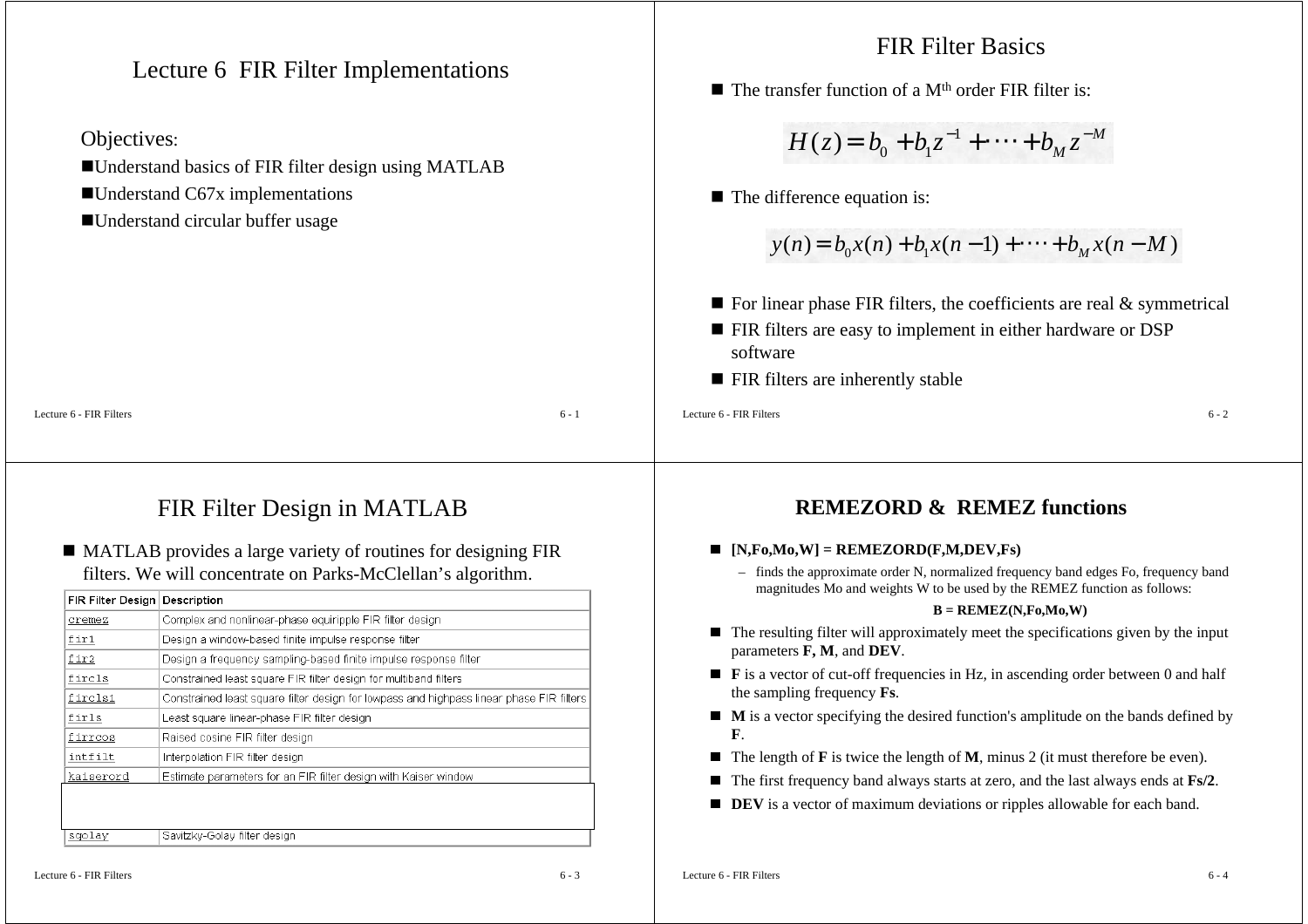### A Design Example

- Lowpass filter spec:
	- –500 Hz passband cutoff frequency, less than 3 dB passband ripple
	- $\overline{a}$ 600 Hz stopband cutoff frequency, with at least 40 dB attenuation
	- sampling frequency of 2000 Hz



## FIR Implementation on C6711

 $\blacksquare$  Must declare buffer arrays to store input samples  $x(n)$ , and coefficients  $b(n)$ , for  $n = 0$  to M

| #define M                                          | 12 |  |
|----------------------------------------------------|----|--|
| // FIR filter coefficients                         |    |  |
| $\text{float } b[ ] = \{1.0, 0.2356, -0.03987, \}$ |    |  |
|                                                    |    |  |
| float x[M];                                        |    |  |

■ Require to implement delay operator by shifting all previous M-1 samples and insert current input sample in  $x[0]$ :

> // Z-1 delay operator for  $(i=M-2; i>=0; i-)$   $x[i+1] = x[i]$ ;  $x[0] = input$  sample;

Lecture 6 - FIR Filters

 $\sim$  6 - 6

## Circular Buffers

- Shifting data this way is a form of circular buffer inefficient
- Far better to implement this circular buffer using fixed memory (without moving data) and a moving pointer
- After N accesses, A4 returns to the same place



### Circular buffer with sliding window